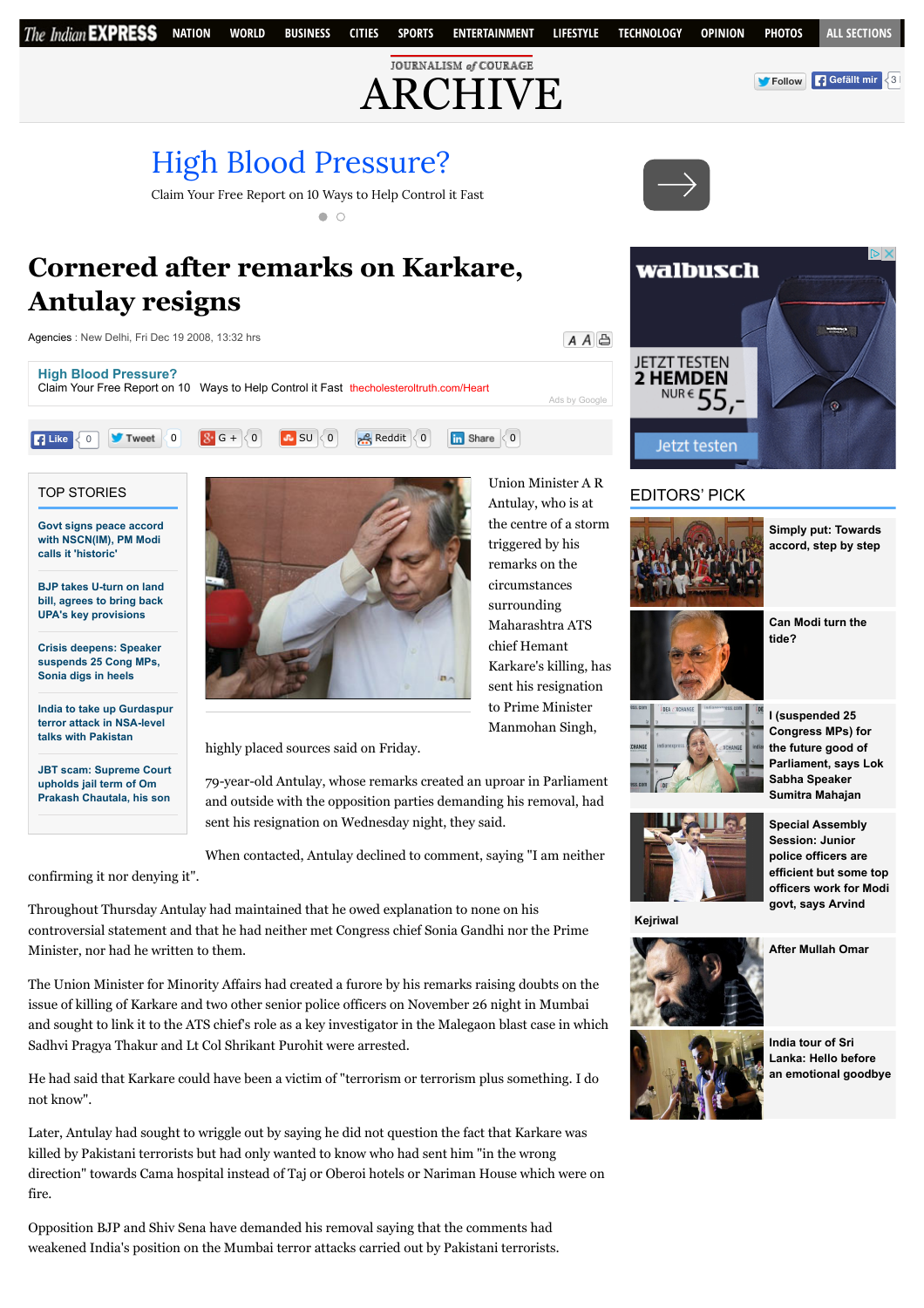### **FROM AROUND THE WEB**



**[Shocking Photos From Police Raid On](http://myfirstclasslife.com/billionaires-home-raided/?utm_source=ob-00d557e30d2400d39d915ffb09652f4278&utm_medium=outbrain&utm_campaign=na) Billionaire's Compound**

**My 1st Class Life**



**[Top Six American Cars Worth Buying](http://fryerschat.com/top-six-american-cars-worth-buying-now/) Now**

**Cars & Sport Talks**



**[ESPN Drops Colin Cowherd After](http://www.nytimes.com/2015/07/25/sports/baseball/colin-cowherd-tries-to-explain-remarks-on-dominicans.html?WT.mc_id=2015-AUGUST-OTB-INTL_AUD_DEV-0801-0831&WT.mc_ev=click&ad-keywords=IntlAudDev) Remarks on Dominicans New York Times**

### **YOU MIGHT ALSO LIKE**



**[Flocking Back to Europe](http://www.thefinancialist.com/flocking-back-to-europe/?utm_source=outbrain&utm_medium=cpc&utm_campaign=the_financialist_main_newer_content&utm_content=42051068&utm_term=5316898)**

**[Finally, Housing Recovers](http://www.thefinancialist.com/finally-housing-recovers/?utm_source=outbrain&utm_medium=cpc&utm_campaign=the_financialist_main_newer_content&utm_content=41225566&utm_term=5316898) TheFinancialist by Credit Suisse**



**[Top 10 Fruits You Can Eat for a](http://www.mrffoods.com/fruits-you-can-eat-for-a-glowing-skin/) Glowing Skin Top 10 With MrFFoods**



**[And So It Began](http://plarium.com/en/strategy-games/sparta-war-of-empires/?plid=67283&pxl=outbrain&publisherid=SP_EN_ROW_New_Pool_Test)… Sparta: War of Empires Sparta**



| <b>Today's Paper</b> | <b>Edits &amp; Columns</b> |  |
|----------------------|----------------------------|--|
|                      |                            |  |
|                      |                            |  |
|                      |                            |  |
|                      |                            |  |



**[Family Businesses: Conservative, but](http://www.thefinancialist.com/family-businesses-conservative-but-profitable/?utm_source=outbrain&utm_medium=cpc&utm_campaign=the_financialist_main_newer_content&utm_content=41582529&utm_term=5316898) Profitable**

**TheFinancialist by Credit Suisse**

**[Eating Yogurt and Your Health](http://blog.strauss-group.com/experts-sharing-knowledge/eating-yogurt-and-your-health/) Food for Thoughts**

[Recommended by](http://archive.indianexpress.com/news/cornered-after-remarks-on-karkare-antulay-resigns/400451/#) **Outbrain** 

**[Most Commented](javascript:void(0))**

[Recommended by](http://archive.indianexpress.com/news/cornered-after-remarks-on-karkare-antulay-resigns/400451/#) **Outbrain** 

**Billionaire's Compound My 1st Class Life**

**Tags:** [ar antulay](http://archive.indianexpress.com/gsearch.php?q=ar%20antulay) [resignation](http://archive.indianexpress.com/gsearch.php?q=%20resignation) [prime minister](http://archive.indianexpress.com/gsearch.php?q=%20prime%20minister) [hemant karkare remark](http://archive.indianexpress.com/gsearch.php?q=%20hemant%20karkare%20remark)

#### **[Das zentrale TV-Studio](http://googleads.g.doubleclick.net/aclk?sa=L&ai=C5XP9OanAVe-YI-L37QbWw56QAoaW474FlsvN4IwBwI23ARABIIKd1gwoAmCVuq6CtAfIAQGpAu3CetdsYrI-qAMBqgTHAU_QIb0a6DHBUhdHBdc4chgyVApaRrbp8NdzSb-k5QVkaBjvUzrHEqyj0FrjP5pZ7ByOYQjZ_Yrf0rm29tQm_YJbQCHUPcuxItjYX-xZ-GhM9ku9J4Bfo8656NgtqcjtXlGyqFdNjwKQuyB97hzj3znCwL6BwLFEqeIlUEeYHEBhfLxZuvyPxkswuGJv9iIsSkbMA3ktmoo31QbEv78ElOo1odmSXZ67_P0mUozfaNRPuV05zeagVaBr5irTRqXbpDA9_aPYoUOAB_74yS-oB6a-G9gHAQ&num=1&sig=AOD64_3DjYI8Mnesbdsx3aF8Mn90-tlmGQ&client=ca-pub-9517772455344405&adurl=http://www.tv-united.de)**

**[Shocking Photos From Police Raid On](http://myfirstclasslife.com/billionaires-home-raided/?utm_source=ob-00d557e30d2400d39d915ffb09652f4278&utm_medium=outbrain&utm_campaign=na)**

Tonfest, Klimatisiert, Greenscreen Computergesteuerte Lichttechnik [www.tv-united.de](http://googleads.g.doubleclick.net/aclk?sa=L&ai=C5XP9OanAVe-YI-L37QbWw56QAoaW474FlsvN4IwBwI23ARABIIKd1gwoAmCVuq6CtAfIAQGpAu3CetdsYrI-qAMBqgTHAU_QIb0a6DHBUhdHBdc4chgyVApaRrbp8NdzSb-k5QVkaBjvUzrHEqyj0FrjP5pZ7ByOYQjZ_Yrf0rm29tQm_YJbQCHUPcuxItjYX-xZ-GhM9ku9J4Bfo8656NgtqcjtXlGyqFdNjwKQuyB97hzj3znCwL6BwLFEqeIlUEeYHEBhfLxZuvyPxkswuGJv9iIsSkbMA3ktmoo31QbEv78ElOo1odmSXZ67_P0mUozfaNRPuV05zeagVaBr5irTRqXbpDA9_aPYoUOAB_74yS-oB6a-G9gHAQ&num=1&sig=AOD64_3DjYI8Mnesbdsx3aF8Mn90-tlmGQ&client=ca-pub-9517772455344405&adurl=http://www.tv-united.de)

#### **[Interview.de](http://www.googleadservices.com/pagead/aclk?sa=L&ai=CNMbfOanAVe-YI-L37QbWw56QAtqdtLUG8pjh54sCwI23ARACIIKd1gwoAmCVuq6CtAegAYbDp8wDyAEBqQLtwnrXbGKyPqgDAaoEygFP0FHuGugywVIXRwXXOHIYMlQKWka26fDXc0m_pOUFZGgY71M6xxKso9Ba4z-aWewcjmEI2f2K39K5tvbUJv2CW0Ah1D3LsSLY2F_sWfhoTPZLvSeAX6POuejYLanI7V5RsqhXTY8CkLsgfe4c4985wsC-gcCxRKniJVBHmBxAYXy8Wbr8j8ZLMLhib_YiLEpGzAN5LZqKf9WRz08FRm4OTX9Or4O6Dv-5k1HoK2v0u7pdDMbmlV7En6NOJwOmKqcz2ft92U6_MRORiAYBgAfivNgzqAemvhvYBwE&num=2&cid=5Ghx7fcCpMKvCTDr26_z48Y9&sig=AOD64_3M-gIPCm61BqcV943kBCqJn5tA9g&client=ca-pub-9517772455344405&adurl=http://www.interview.de)**

Hier finden Sie das aktuellste aus Mode, Kunst, Musik, Design und Film [www.interview.de](http://www.googleadservices.com/pagead/aclk?sa=L&ai=CNMbfOanAVe-YI-L37QbWw56QAtqdtLUG8pjh54sCwI23ARACIIKd1gwoAmCVuq6CtAegAYbDp8wDyAEBqQLtwnrXbGKyPqgDAaoEygFP0FHuGugywVIXRwXXOHIYMlQKWka26fDXc0m_pOUFZGgY71M6xxKso9Ba4z-aWewcjmEI2f2K39K5tvbUJv2CW0Ah1D3LsSLY2F_sWfhoTPZLvSeAX6POuejYLanI7V5RsqhXTY8CkLsgfe4c4985wsC-gcCxRKniJVBHmBxAYXy8Wbr8j8ZLMLhib_YiLEpGzAN5LZqKf9WRz08FRm4OTX9Or4O6Dv-5k1HoK2v0u7pdDMbmlV7En6NOJwOmKqcz2ft92U6_MRORiAYBgAfivNgzqAemvhvYBwE&num=2&cid=5Ghx7fcCpMKvCTDr26_z48Y9&sig=AOD64_3M-gIPCm61BqcV943kBCqJn5tA9g&client=ca-pub-9517772455344405&adurl=http://www.interview.de)

### ALSO READ



**[Journalist held for raping](http://archive.indianexpress.com/news/journalist-held-for-raping-girls-after-filming-them-in-sting/448794/) girls after filming them in**



**[Manmohan & Advani](http://archive.indianexpress.com/news/manmohan---advani-should-stop-petty-bickering-left/448561/) should stop petty**



**[Congress is facing](http://archive.indianexpress.com/news/congress-is-facing-season-of-divorce-rajnath/446496/) season of divorce:**



[Ads by Google](https://www.google.com/url?ct=abg&q=https://www.google.com/adsense/support/bin/request.py%3Fcontact%3Dabg_afc%26url%3Dhttp://archive.indianexpress.com/news/cornered-after-remarks-on-karkare-antulay-resigns/400451/%26gl%3DDE%26hl%3Den%26client%3Dca-pub-9517772455344405%26ai0%3DC5XP9OanAVe-YI-L37QbWw56QAoaW474FlsvN4IwBwI23ARABIIKd1gwoAmCVuq6CtAfIAQGpAu3CetdsYrI-qAMBqgTHAU_QIb0a6DHBUhdHBdc4chgyVApaRrbp8NdzSb-k5QVkaBjvUzrHEqyj0FrjP5pZ7ByOYQjZ_Yrf0rm29tQm_YJbQCHUPcuxItjYX-xZ-GhM9ku9J4Bfo8656NgtqcjtXlGyqFdNjwKQuyB97hzj3znCwL6BwLFEqeIlUEeYHEBhfLxZuvyPxkswuGJv9iIsSkbMA3ktmoo31QbEv78ElOo1odmSXZ67_P0mUozfaNRPuV05zeagVaBr5irTRqXbpDA9_aPYoUOAB_74yS-oB6a-G9gHAQ%26ai1%3DCNMbfOanAVe-YI-L37QbWw56QAtqdtLUG8pjh54sCwI23ARACIIKd1gwoAmCVuq6CtAegAYbDp8wDyAEBqQLtwnrXbGKyPqgDAaoEygFP0FHuGugywVIXRwXXOHIYMlQKWka26fDXc0m_pOUFZGgY71M6xxKso9Ba4z-aWewcjmEI2f2K39K5tvbUJv2CW0Ah1D3LsSLY2F_sWfhoTPZLvSeAX6POuejYLanI7V5RsqhXTY8CkLsgfe4c4985wsC-gcCxRKniJVBHmBxAYXy8Wbr8j8ZLMLhib_YiLEpGzAN5LZqKf9WRz08FRm4OTX9Or4O6Dv-5k1HoK2v0u7pdDMbmlV7En6NOJwOmKqcz2ft92U6_MRORiAYBgAfivNgzqAemvhvYBwE&usg=AFQjCNE6OoRDecrUedaztl4wyTIOB2FEag)

**[Lalu is pseudo-secular:](http://archive.indianexpress.com/news/lalu-is-pseudosecular-congress/446115/) Congress**